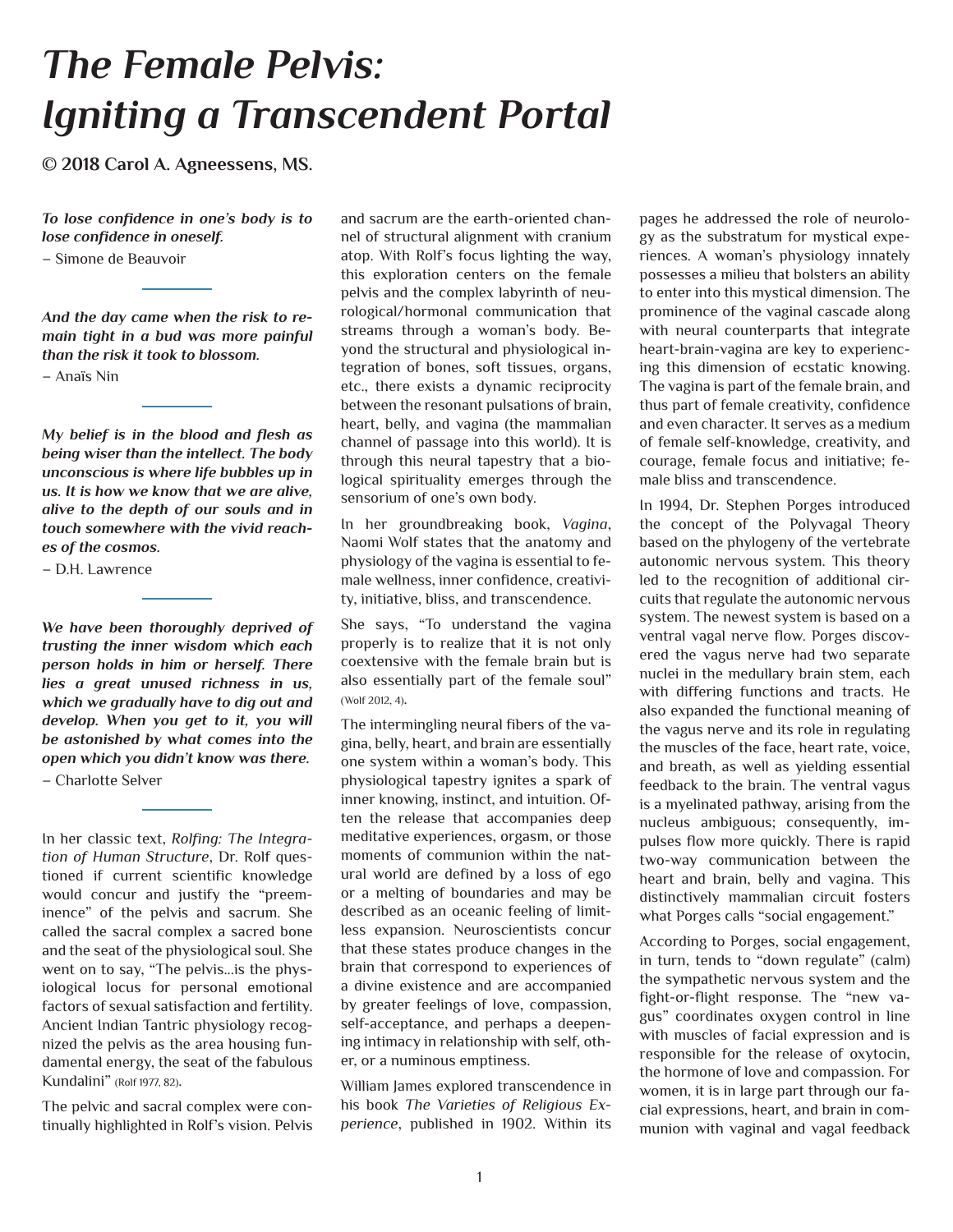that we learn to temper our responses to interpersonal threats and challenges. This calming aspect of "social engagement," via the ventral vagus, is essential for deepening intimacy and presence in all encounters. The vagal pathway may in fact be considered an alternate spinal cord enhancing the ability to make decisions, supporting pro-social emotions, optimizing heart rate, and facilitating a way of shifting from sympathetic fight or flight to resourcing physiological balance and homeostasis (Keltner 2009).

The Dorsal Vagus, the more familiar branch of the vagus nerve, regulates intestinal organs. It is unmyelinated and, therefore, nerve impulses move slowly. It is the longest nerve in the body and one of the most important: sending commands to and receiving information from the viscera. People actually have two vagus nerves, one for each side, running a roughly parallel course from the brain, around the heart, through organs, intestines, as well as innervating the uterus. Recent behavioral and physiological evidence indicates that the vagus nerves conduct sensory information from the uterus and vagina to the brainstem (Collins et al. 1999). The pathway of the vagus nerve does not travel through the spinal cord but moves through the intestinal tract, and for women innervates the genital complex. This is crucial information as women who endure spinal-cord injuries to nerves feeding the pelvic organs and pelvic floor are able to climax in orgasm due to vagal innervation. It is thought that genital information may be sent via the vagus to supraspinal centers and that afferent vagal pathways are involved in the feeling of orgasm in women with spinal cord injury (Goldstein et al. 2005, 169). Until recently, researchers didn't know that it passed through the pelvic region at all (Freeman 2008). Both evolutionary aspects of the vagus nerve serve women's health and wholeness by supporting social interaction, intimacy, and providing both sensory stimulation and relaxation.

#### **To recap:**

• The branches of the vagus nerve serve different evolutionary stress responses in mammals. The more primitive dorsal vagus is instrumental in activating the 'shutdown' of the body seen in cases of overwhelming trauma and elicits immobilization behaviors like feigning death and freeze responses. This is a much older part of the nervous system.

• The ventral vagus, the more evolved branch, is linked to social communication and self-soothing behaviors.

• These functions follow a phylogenetic hierarchy where the most primitive systems are activated only when the more 'progressive' functions fail. These neural pathways regulate autonomic state and the expression of emotional and social behavior. Thus, according to this theory, our physiological state dictates the range of behavior and psychological experience.

John Cottingham, PT, Certified Advanced Rolfer, along with Stephen Porges and Kent Richmond, conducted a study linking the effects of Rolfing SI on pelvic angle and vagal tone. The results of their research showed that shifting the angle of the pelvis to increase horizontal alignment/function along with the technique of the 'pelvic lift' greatly improves vagal tone. (Cottingham et al. 1988)

Tonicity is key to activating the parasympathetic nervous system. Vagal tone is measured by tracking your heart rate alongside your breathing rate. Your heart rate speeds up a little when you breathe

in, and slows down a little when you breathe out. The bigger the difference between your inhalation heart rate and your exhalation heart rate, the higher your vagal tone. Higher vagal tone means that your body can relax faster after stressful encounters.

Vagal tonicity is known to improve many body systems: better regulation of blood sugar, a reduction in the risk of stroke, a lowering of blood pressure, an improvement in the production of digestive enzymes, and a lowering of inflammation within the body. Emotionally a higher vagal tone is associated with balancing mood swings and anxiety.

### **Exploration 1: Loving Your Vagus**

- Sit in a comfortably upright position, and sense the sole of each foot imprinting the floor. Notice your breathing and become aware of your whole body, breathing, as you soften and relax your belly.
- Gently bring attention to your pelvic diaphragm and your vagina as an opening or gateway to the field of the earth. Earth's resonance is not just below your feet but all around you. Sense your immersion with the support of earth's field.

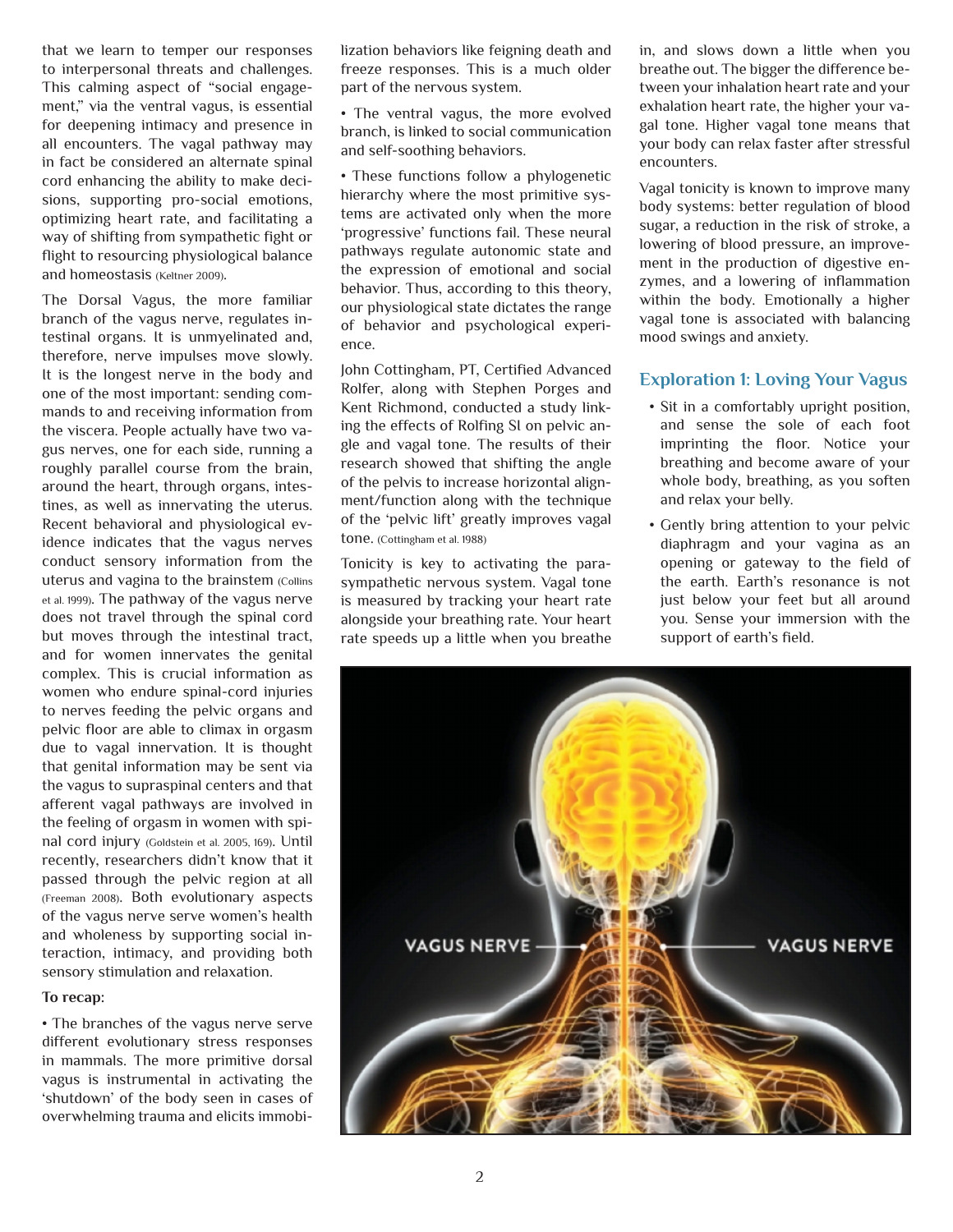- Breathe into your back-body. Become aware of the broad soft weight of your occipital bone, mastoid processes, sit bones, and tail, and the space that exists behind you.
- Visualize and sense the jugular foramen, the cranial exit for the vagus nerve. This paired aperture is in the base of the skull and is formed anteriorly by the petrous portion of the temporal bone and behind by the occipital bone.
	- · Breathe into this opening. Imagine the descent of the paired vagus nerves passing through the foramen and into the carotid sheath between the carotid artery and the internal jugular vein as the vagus descends through your neck and toward your heart. You might experience a sense of a neural cascade streaming as the vagus flow wraps around the heart and threads through the organs of your belly (all of them except the adrenals).

The vagus continues its flow innervating your uterus and vagina. You might notice a sense of security and serenity warming through your body as you bring awareness to the vagal movement through your body.

## The Map and Territory

The late Hilde Feldweg described the pelvic diaphragm as a meeting place between inner and outer worlds. In her 1990 article, "The Pelvic Floor," she describes the relationship of smooth and striated muscles weaving the fabric of the pelvic floor. For example, "the sphincter ani internus is the continuation of the circular intestinal muscles of the gut. It relaxes involuntarily as the increasing tension in the gut-wall triggers the defecation reflex...and is not subject to voluntary control. The outer ring of the sphincter ani externus consists of striated fibers and has to be relaxed voluntarily." (Feldweg 1990, 28)

## Exploration 2: Easing the Sphincters That Bind

Take a moment, sensing the expanse of your own pelvic floor. Feel into its anterior (pubic bone to perineal node) and posterior (perineal node to coccyx) excur-



sion, like a hammock spanning the rami of your pelvic bones.

Gently bring your attention to the ani internus and externus. Notice any shift in relaxation and ease of sacrum and tail bud (coccyx) as you include these sphincteral muscles in your awareness.

Connect your release through these posterior pelvic floor portals to the neural web that innervates this area of your body. Feldweg examined the conscious (striated) and unconscious (smooth) nature of these muscles and their "gathering" between the internal and external realms of body, which serve to balance intricate pelvic relationships.

Couple Feldweg's understanding of the pelvic musculature of the posterior floor with its neural infusion that includes the ganglion of impar. This ganglion is the fused terminus of the sympathetic chain. It is the only solitary autonomic ganglion and lies retroperitoneally, anterior to the sacrococcygeal junction. It innervates the perineum, anus, distal rectum, distal vagina, and distal urethra.1 Along with the

vagus nerve traversing through the intestinal track (with its many alternate named branches), the posterior pelvic floor is abundant in neural innervation, communication, and responsiveness.

Rolf stated that many sects, both of today and those of thousands of years ago, regard the ganglion of impar as the seat of the soul (Rolf 1977, 82). Imagine a midline streaming of these neural impulses along the anal coccygeal ligament from the coccyx through to the perineal body and pubis. The identities of their branches change yet the flow of neural impulse is constant. It is a profound anterior-posterior thread of orientation and communication.

All of the genitalia contain a huge number of nerve endings (the clitoris alone has more than 8,000 of them), which are, in turn, connected to large nerves that run up through the body to the spinal cord. They perform many other functions in the body in addition to providing the nerve supply, and therefore feedback to the brain, during sexual stimulation.

Below are the nerves that innervate the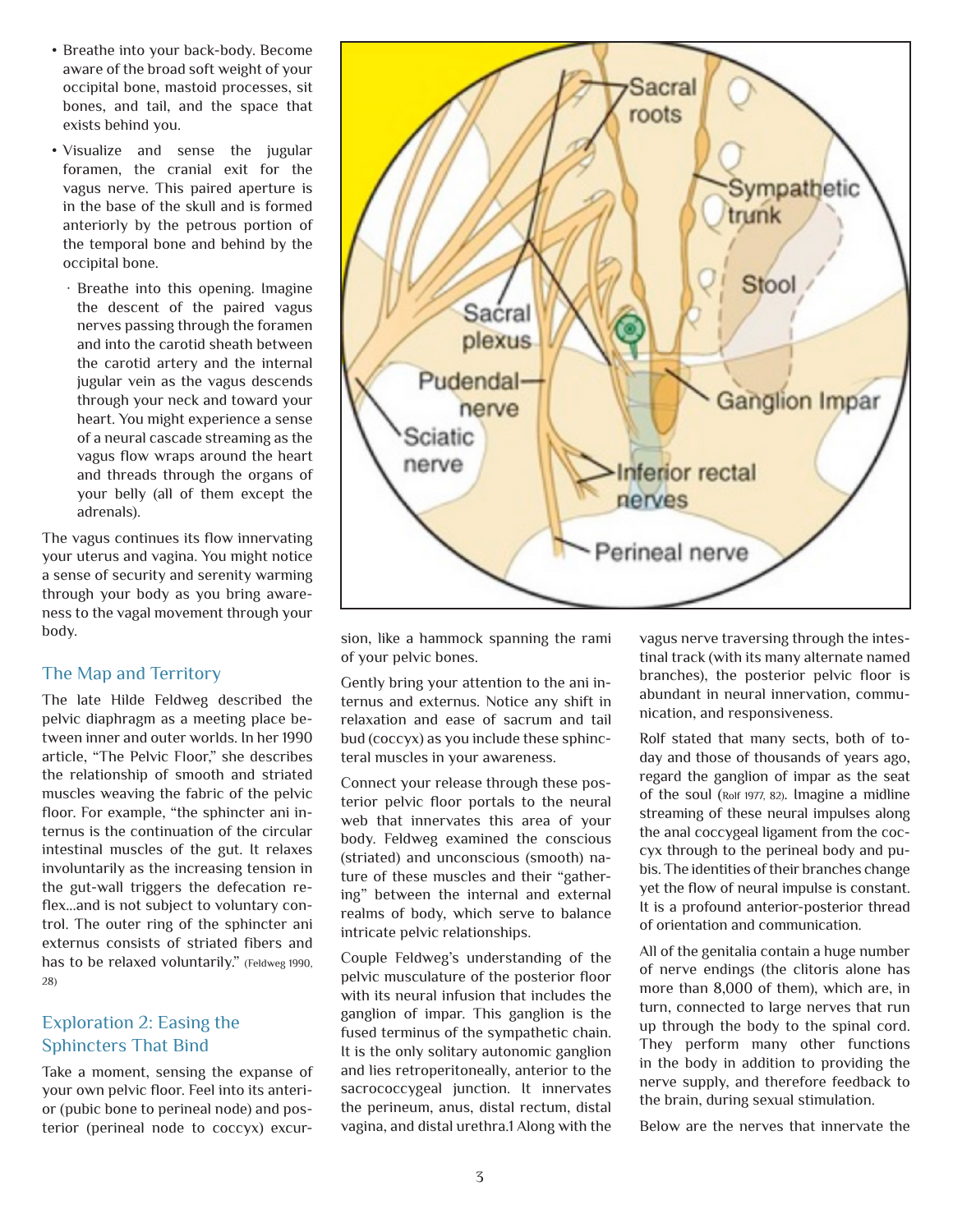pelvic floor and corresponding genital areas:

• The hypogastric nerve transmits from the uterus and the cervix in women and from the prostate in men.

• The pelvic nerve transmits from the vagina and cervix in women and from the rectum in both sexes.

• The pudendal nerve transmits from the clitoris in women and from the scrotum and penis in men.

• The vagus nerve transmits from the cervix, uterus, and vagina through abdominal viscera to the brain bypassing the spinal cord.

### Exploration 3: Enriching a Sense of the Central Diamond

A rich sensory life creates joy and meaning. As you settle into this exploration allow your senses to open. Become aware not only of internal sensations but engage the sounds, smells, and touch of your environment as you explore. You might do this exploration sitting comfortably upright or lying on the floor, a pillow supporting your head, with the soles of your feet touching. This floor positioning imitates the diamond shape of your pelvic floor with your legs resting open, knees apart (pillows beneath your knees if desired), and the soles of your feet meeting in line with core midline.

• Reach beneath each rami gently spreading them laterally.

The pelvic diaphragm is a diamond shape with anterior and posterior aspects separated by the perineal body. Notice the length from pubic bone to tail. Sense the excursion of your pelvic floor from side to side. Sense the weight of your pelvic bones resting into the chair or floor. Bring your attention to your sacrum with an awareness of its shape, curvature, and anterior and posterior contours.

With a sense of the anterior surface become aware of your coccyx at the tip of your tail. Notice any tucking or pulling to either side. Let your awareness rest on the anterior surface of your tailbone. Notice the distance and depth of perineal tissues from pubis to coccyx.

Allow the location of the ganglion of im-

par sitting anterior to this junction to enter your inner awareness.

- Imagine the midline thread of the coccygeal ligament carrying the juices of ganglion impar communication along this ligament toward your pubis.
- Breathe into the spacious hammock of your pelvic floor, sensing the three gateways that open and close to the earth.
- Settle into the responsiveness and fluidic tonicity of your pelvic ground. This hammock of tissues and portals is a neural tapestry infusing your pelvic floor with the strength of sensation and deepening awareness.

## Revisiting the 'Kegel'

Years ago, *The Key to Feminine Response in Marriage* by Ronald Deutschm was required reading in Rolfing Structural Integration (SI) trainings. Fortunately, understanding of a woman's sexual response or lack of sensory awareness has evolved since its 1968 writing. Guiding women in the gentle practice of doing Kegel exercises can be included in Rolfing sessions, especially when addressing specific problems.

Toning the pelvic floor can remedy ailments such as incontinence, a prolapsed uterus, and recovery of sensation and internal awareness of her vaginal passage. Often there is traumatic history and overwhelming pain endured by women to their body-mind through injury to this diaphragm affecting their physical, emotional, psychological, and spiritual health. Whether from surgery (for a prolapsed uterus, an episiotomy), practices of female genital mutilation, vaginal 'enhancement' therapies, rape, sexual injury, prolonged labor, birthing practices, pelvic pain syndrome, etc., a woman's pelvic floor and especially the pudendal nerve are vulnerable to injury. Physical vitality is often diminished by physical injury to pelvic nerves and tissues.

The suppression of one's essential nature may also result from strictly held religious beliefs or cultural mores that shame and disparage self-expression. Whether the 'dampening down' has origins in physical or psycho-emotional trauma, each serves to disconnect and dis-associate a

woman from intimate self-pleasure and knowing. All systems of the body communicate, listen in, and respond to one another. A mantle of depression, rising from psychological, emotional, or neurological events, flattens affect, physiology, and attunement with one's own life force, laughter, and joy. When a woman's body, specifically her vagina and surrounding tissues, has endured trauma and pain (even after it is over), there is often a sense of an amputation of an aspect of one's core self. Hope, self-assurance, creativity, and an inability to experience pleasure are dampened or extinguished. Regaining emotional affect, pleasure, self-confidence, and a connection to a transpersonal sense of wholeness can be discovered again. It takes time, noticing patterns of dissociation, bringing gentle awareness to pelvic sensation, kindness, and compassionate therapeutic intervention. When teaching a Kegel exercise, go slowly and sensitively. The Kegel is not a 'grabbing' movement; rather, it is a gentle spiraling of the vaginal muscles held for a moment and then released.

## Exploration 4: Gently Toning the Pelvic Floor

Lying supine with knees bent and feet flat on the table or floor, coordinate this movement with your breath. On your exhale, sense the inner tissues of your vagina spiraling in and up toward your naval. Let go of the movement on the inhale as your pubic bone relaxes back to a neutral position. Do this movement consciously.

- On the inhale, the sacral base moves anterior as the pelvis follows into an anterior tilt.
- On exhalation the pubic bone rolls toward the navel and the base of the sacrum rolls posterior.
- Coordinate this movement with breath and the gentle spiraling of the vaginal passage.
- Notice the rippling effect through the vagina and possibly through your body's core. Often placing a soft cushion between the client's knees facilitates engaging midline and inner thigh muscles as she presses into the pillow on her exhale.